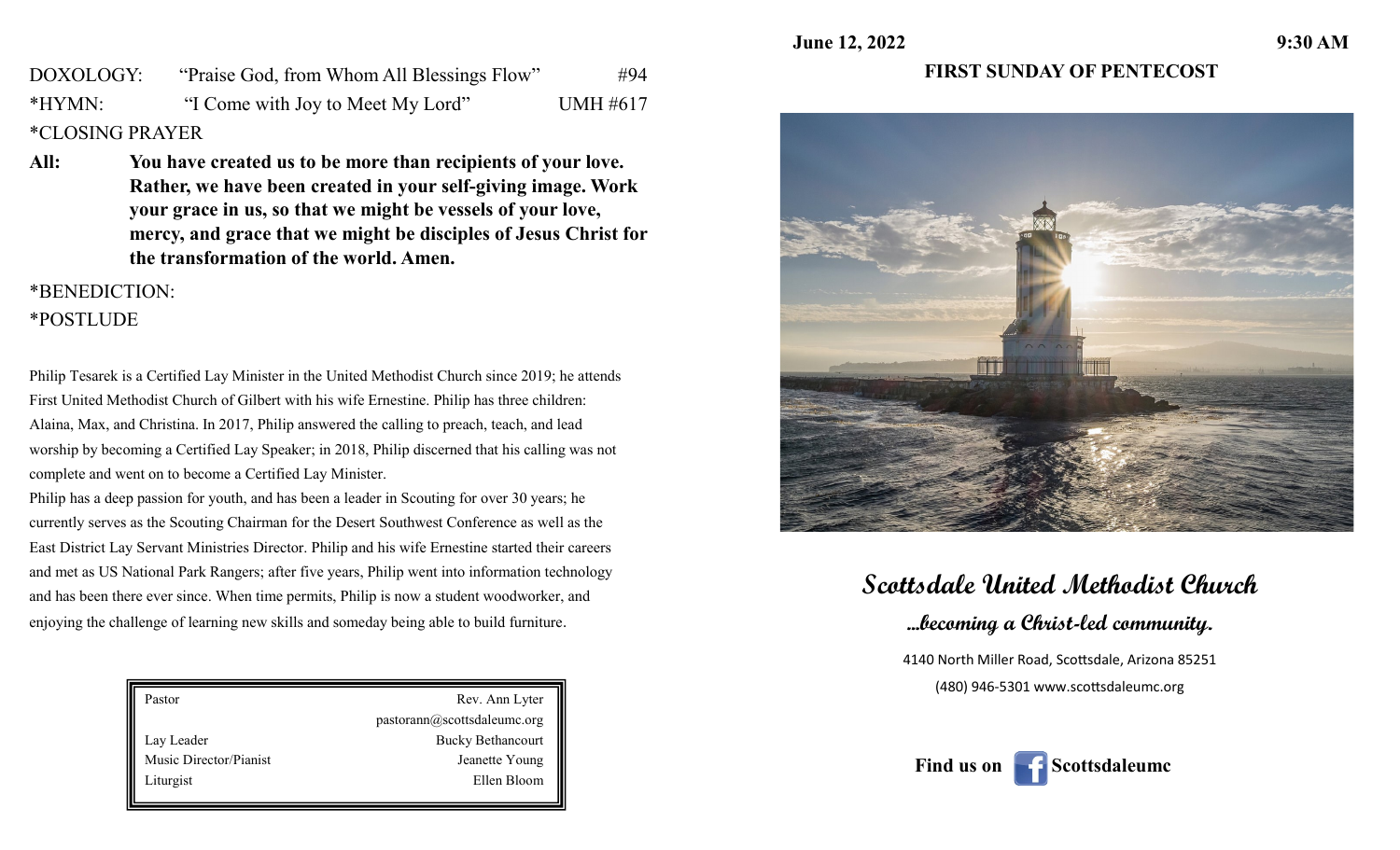#### **ORDER OF WORSHIP**

**PRELUDE** WELCOME AND ANNOUNCEMENTS OPENING WORDS AND MUSIC:

#### "Spirit of God" TFWS #2117

#### \*CALL TO WORSHIP

| Liturgist:<br>People: | As a shepherd seeks a lost sheep,<br>so God seeks and saves the lost.                   |
|-----------------------|-----------------------------------------------------------------------------------------|
| Liturgist:            | Like a woman who searches for a lost coin until it is found.                            |
| People:               | so God rejoices over one soul restored to wholeness.                                    |
| Liturgist:            | As a father receives a returning wayward son,                                           |
| People:               | so God welcomes us, and lets the past be the past.                                      |
| Liturgist:            | Therefore let us praise God in thanks giving that we are<br>received.                   |
| All:                  | Let us receive and welcome and rejoice over one another in<br>the name of Jesus Christ. |

\*OPENING HYMN: "Sing with All the Saints in Glory" UMH #702 \*OPENING PRAYER

**All: O God, in mystery and silence you are present in our lives, bringing new life out of destruction,hope out of despair, growth out of difficulty. We thank you that you do not leave us alone but labor to make us whole. Help us to perceive your unseen hand in the unfolding of our lives, and to attend to the gentle guidance of your Spirit, that we may know the joy you give your people. Amen.**

| <b>SCRIPTURE:</b>     |                                                                       | Colossians $3:1-11$                       |  |
|-----------------------|-----------------------------------------------------------------------|-------------------------------------------|--|
| <b>SPECIAL MUSIC:</b> | "Breathe"                                                             | Gabriella Cavalcanti                      |  |
| <b>SCRIPTURE:</b>     |                                                                       | Psalm 107:1-9, 43                         |  |
| <b>MESSAGE:</b>       | "The Messages of the Lighthouses"                                     |                                           |  |
|                       |                                                                       | Philip S. Tesarek, Certified Lay Minister |  |
|                       | Pastor: May the words of my mouth,                                    |                                           |  |
|                       | Peonle: And the meditations of all of our hearts he accentable to you |                                           |  |

**People: And the meditations of all of our hearts be acceptable to you, O Lord, our rock and our redeemer. Amen.** 

| HYMN:                   | "Close to Thee" | <b>UMH #407</b> |
|-------------------------|-----------------|-----------------|
| <b>PRAYER CONCERNS:</b> |                 |                 |
| <b>LORD'S PRAYER</b>    |                 | #894            |
| <b>OFFERING</b>         |                 |                 |
| <b>OFFERTORY PRAYER</b> |                 |                 |

**All: God of infinite grace and patience, we dedicate to you the gifts we offer, while we remember and confess that we have not always been wise in how we've used the resources you have entrusted to us. We have bought into the thought that in accumulating money and possessions, we can assure ourselves of living comfortable lives. In doing so, we begin to trust more in ourselves than in you. Remind us as we ask you to bless what we give, that we are in fact the ones blessed in the giving and in the trusting. In the name of Jesus, our Savior, who trusted completely. Amen**.